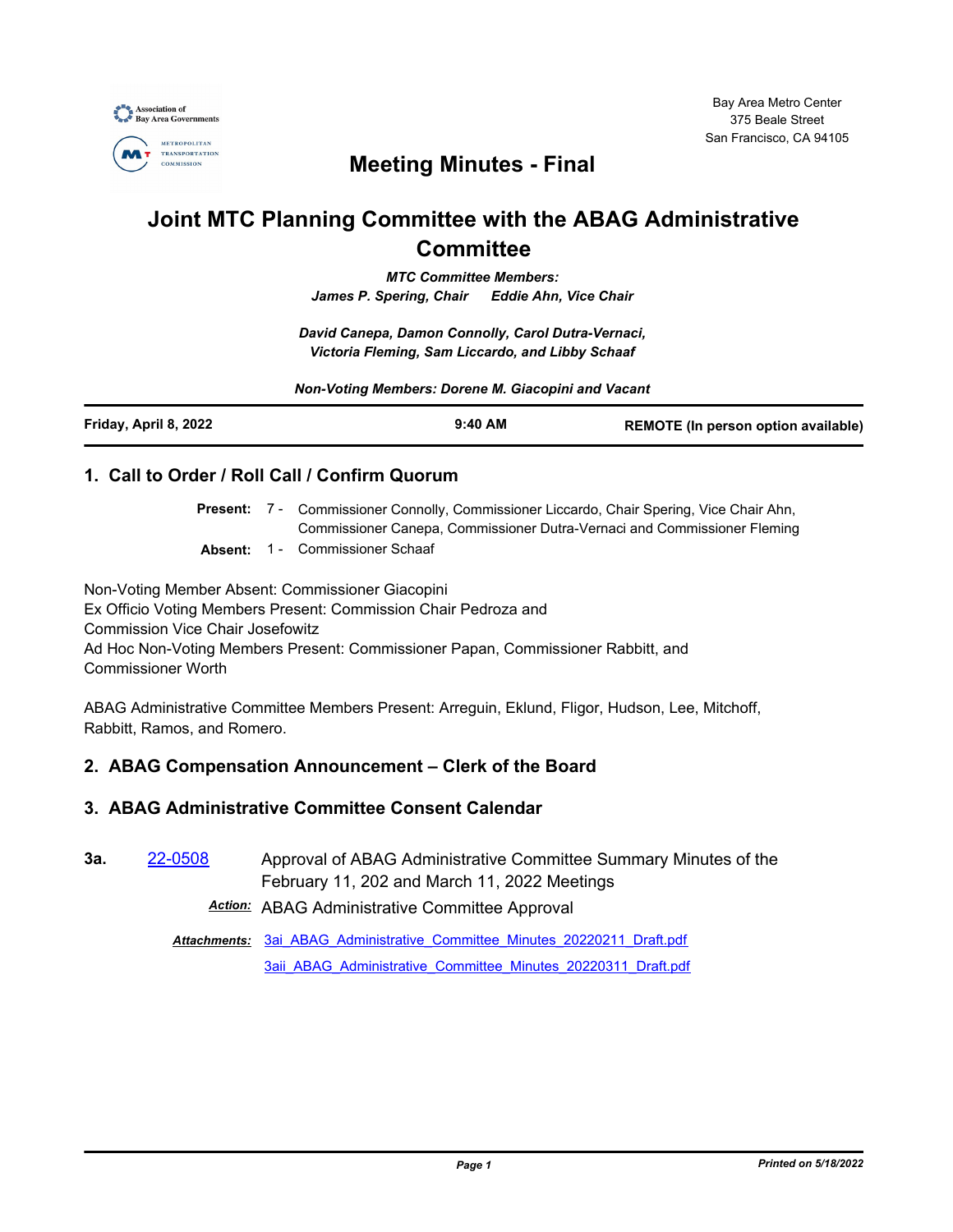#### **4. MTC Planning Committee Consent Calendar**

**Upon the motion by Commissioner Dutra-Vernaci and second by Commissioner Liccardo, the MTC Planning Committee Consent Calendar was approved. The motion carried by the following vote:**

- **Aye:** Commissioner Connolly, Commissioner Liccardo, Chair Spering, Vice Chair Ahn, Commissioner Dutra-Vernaci and Commissioner Fleming Aye: 6 -
- **Absent:** 2 Commissioner Canepa and Commissioner Schaaf
- **4a.** [22-0509](http://mtc.legistar.com/gateway.aspx?m=l&id=/matter.aspx?key=23768) Approval of MTC Planning Committee Minutes of the March 11, 2022 Meeting

*Action:* MTC Planning Committee Approval

Attachments: 4a 2022-03-11 Joint MTC Planning Committee with the ABAG Ad ministrative\_Committee\_Meeting\_Minutes\_Draft\_v3.pdf

**4b.** [22-0510](http://mtc.legistar.com/gateway.aspx?m=l&id=/matter.aspx?key=23769) Federal Performance Target-Setting Update - 2022 State of Good Repair for Transit Assets Targets

*Action:* Information

*Presenter:* Raleigh McCoy and Bryan Redmond

- Attachments: 4b Federal Performance Target-Setting Update Transit Asset 2022 .pdf
- **4c.** [21-1510](http://mtc.legistar.com/gateway.aspx?m=l&id=/matter.aspx?key=23103) MTC Resolution No. 4500: San Francisco County Transportation Authority's Draft Sales Tax Reauthorization Expenditure Plan
	- *Action:* MTC Commission Approval
	- *Presenter:* Krute Singa
	- Attachments: 8c HANDOUT Updated 2022 Transportation Expenditure Plan Attachment.pdf [8c - 21-1510 - Planning\\_MTC Reso 4500 - SFCTA 2022 EP.pdf](http://mtc.legistar.com/gateway.aspx?M=F&ID=73964fc9-cdf8-4ab2-82a0-a028f1518ffe.pdf) [8c - 21-1510 - Planning\\_Public Comment.pdf](http://mtc.legistar.com/gateway.aspx?M=F&ID=a902b1cc-0380-42eb-8148-7d69c796026f.pdf) [8c - 21-1510 - Public Comment\\_BART Letter.pdf](http://mtc.legistar.com/gateway.aspx?M=F&ID=0a68c95e-552a-4b90-b142-0db1e433cb6a.pdf) [8c - 21-1510 - Public Comment\\_TJPA Letter.pdf](http://mtc.legistar.com/gateway.aspx?M=F&ID=b8aaa659-3e6c-4c42-9136-b412d77b2931.pdf)

Written public comments were received from: San Francisco Transit Riders, Community Living Campaign, Wesley Tam, Walk San Francisco, and San Francisco Bicycle Coalition.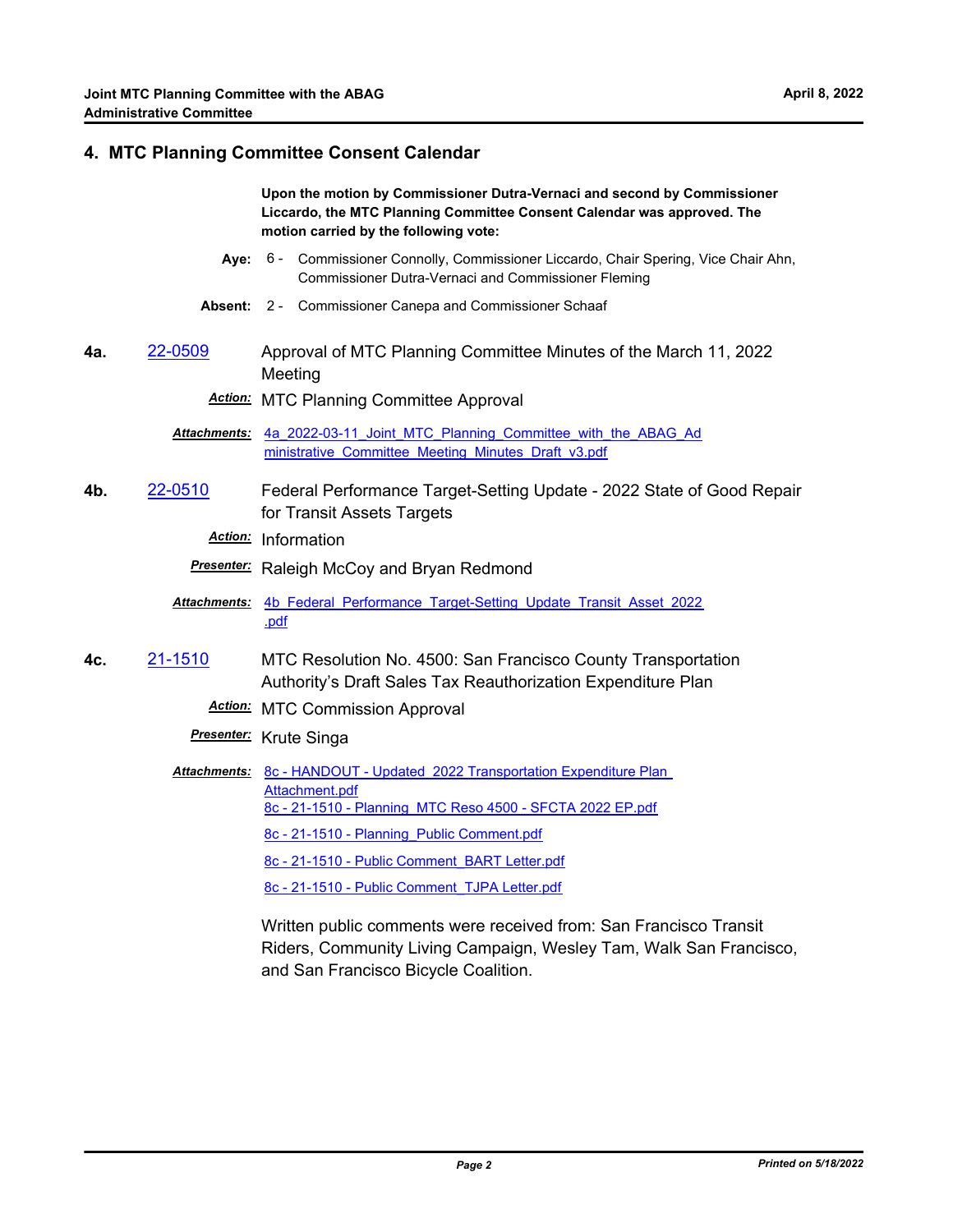#### **5. MTC Planning Committee - Approval**

**5a.** [22-0511](http://mtc.legistar.com/gateway.aspx?m=l&id=/matter.aspx?key=23770) MTC Resolution No. 4514: Community-Based Transportation Planning Program Guidelines

> Share findings of staff's evaluation of the Community-Based Transportation Planning (CBTP) program and present revised CBTP guidelines for adoption (MTC Resolution No. 4514).

*Action:* MTC Commission Approval

#### **Presenter:** Raleigh McCoy

Attachments: 9a - 22-0511 - Planning MTC Reso 4514 - Community-Based Transport.pdf

> Bob Allen, Urban Habitat, spoke on this item. Helen-Marie Gordon spoke on this item.

**Upon the motion by Vice Chair Ahn and second by Commissioner Dutra-Vernaci, MTC Resolution No. 4514: Community-Based Transportation Planning Program Guidelines was approved to be forwarded to the Commission for approval. The motion carried unanimously by the following vote:**

- **Aye:** Commissioner Connolly, Commissioner Liccardo, Chair Spering, Vice Chair Ahn, Commissioner Canepa, Commissioner Dutra-Vernaci and Commissioner Fleming Aye: 7 -
- **Absent:** 1 Commissioner Schaaf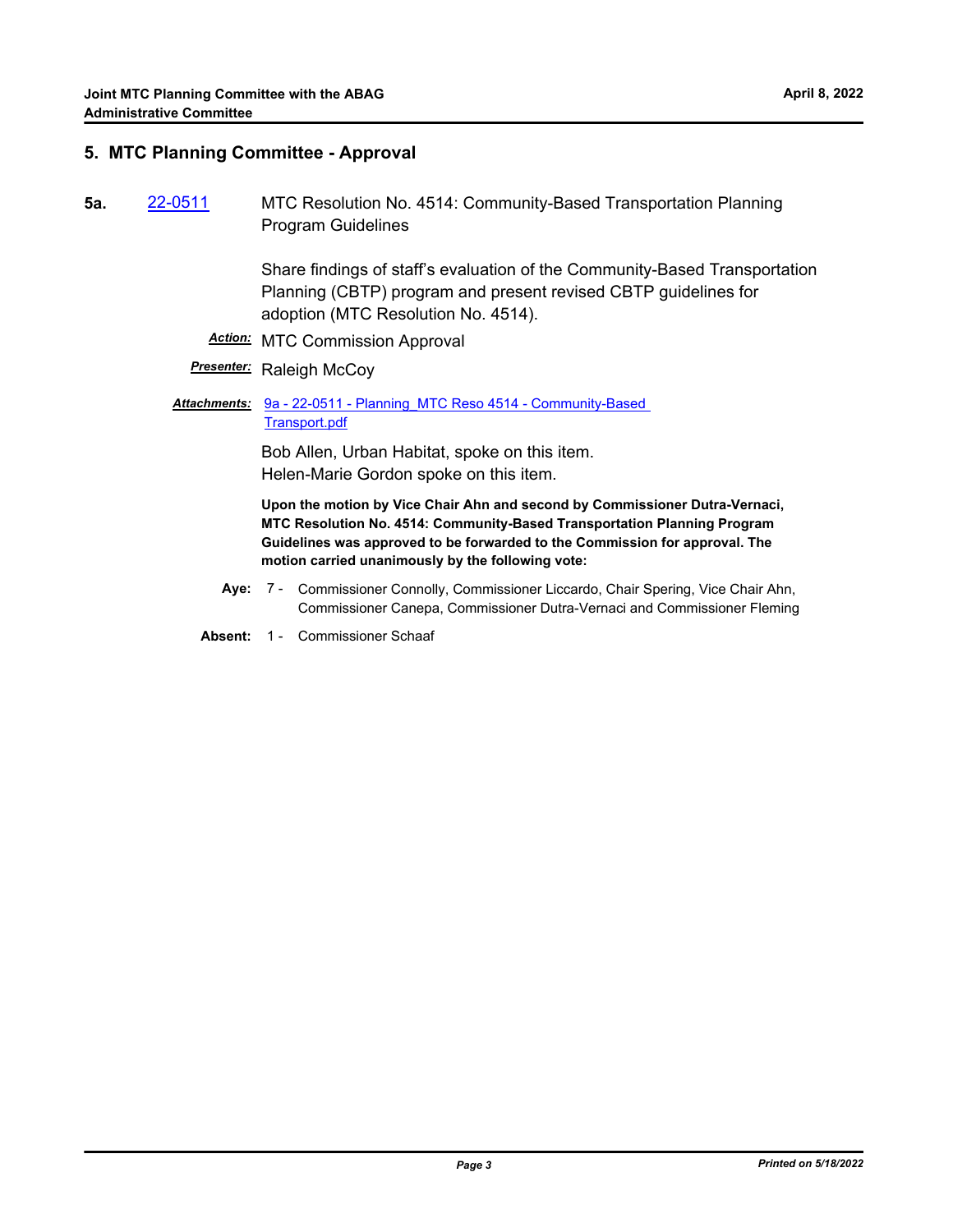#### **6. Information**

| 6а. | 22-0512 | Regional Growth Framework Implementation Funding Options                                                                                                                                                                                                                                                                                                                                |
|-----|---------|-----------------------------------------------------------------------------------------------------------------------------------------------------------------------------------------------------------------------------------------------------------------------------------------------------------------------------------------------------------------------------------------|
|     |         | Overview of potential programs to implement Plan Bay Area 2050's<br>Regional Growth Framework, leveraging near-term funding from Regional<br>Early Action Planning Grant (REAP 2.0) Program and the One Bay Area<br>Grant (OBAG 3) Program.                                                                                                                                             |
|     |         | Action: Information                                                                                                                                                                                                                                                                                                                                                                     |
|     |         | <b>Presenter:</b> Daniel Saver                                                                                                                                                                                                                                                                                                                                                          |
|     |         | Attachments: 6a Regional Growth Framework Implementation Funding Options.p<br>df                                                                                                                                                                                                                                                                                                        |
|     |         | The following individuals spoke on this item:<br>Jonathon Kass, SPUR;<br>Justine Marcus, Enterprise Community Partners;<br>James Perez, East Bay Asian Local Development Corporation;<br>Shannon Dodge, BART;<br>Bob Allen, Urban Habitat;<br>Ja'Nai Aubry, NPH;<br>Liz Gonzalez, South Bay Community Land Trust;<br>Amy Johnson, TransForm;<br>Rich Hedges; and<br>Helen-Marie Gordon. |
| 6b. | 22-0400 | Plan Bay Area 2050 Implementation Initiatives: Public Land Reuse and<br>Mall/Office Reuse                                                                                                                                                                                                                                                                                               |
|     |         | Highlight of concepts for advancing implementation of key Plan Bay Area<br>2050 Housing Strategies: Public Land Reuse and Mall & Office Reuse.                                                                                                                                                                                                                                          |
|     |         | Action: Information                                                                                                                                                                                                                                                                                                                                                                     |
|     |         | <b>Presenter:</b> Mark Shorett                                                                                                                                                                                                                                                                                                                                                          |
|     |         | Attachments: 6b Plan Bay Area 2050 Implementation Initiatives Public Land Re                                                                                                                                                                                                                                                                                                            |

use\_and\_Mall\_and\_Office\_Reuse.pdf